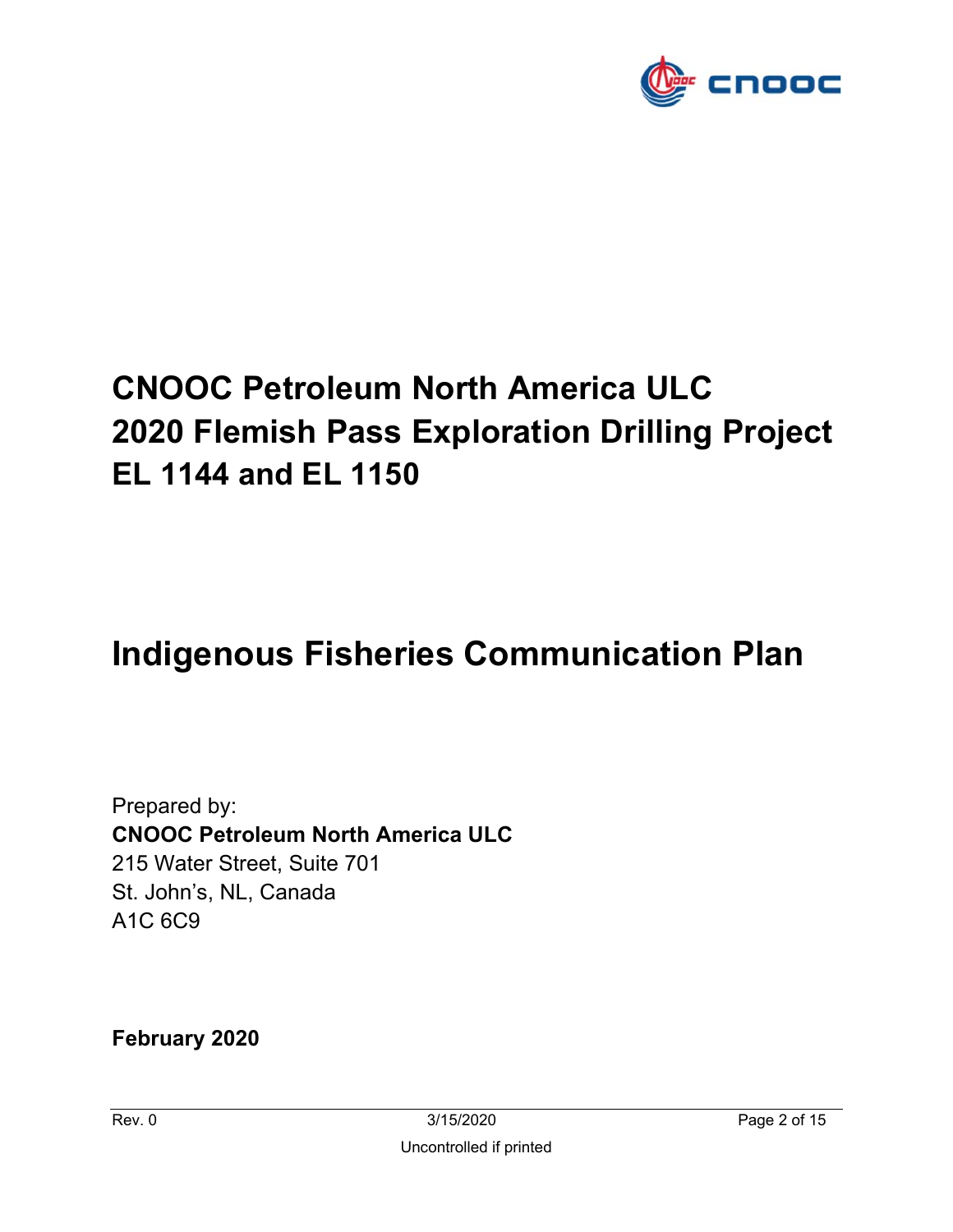

### **1.0 INTRODUCTION**

CNOOC Petroleum North America ULC (CNOOC) intends to undertake an offshore exploration drilling program at exploration licences (EL) 1144 and EL 1150, in the Flemish Pass region of the Canada-Newfoundland and Labrador (NL) Offshore Area. CNOOC has committed to developing and implementing an Indigenous Fisheries Communications Plan under the conditions in the Decision Statement, Issued under Section 54 of the *Canadian Environmental Assessment Act, 2012* (*CEAA, 2012*) in December 2019.

# **2.0 OVERVIEW**

The Indigenous Fisheries Communication Plan<sup>1</sup> (the "Plan") outlines how CNOOC, ExxonMobil Canada Ltd, Equinor Canada Ltd, BP Canada Energy Group ULC and Husky Oil Operations Ltd (the "Companies") will communicate with Indigenous groups2 during operations, and in case of an incident or spill that may result in adverse environmental effects during their respective offshore exploration drilling programs in Newfoundland and Labrador. The Plan covers the period beginning at a minimum two weeks prior to the start of each operator's exploration drilling program and will terminate with well completion and abandonment.

Recognizing the concerns expressed by Indigenous groups during engagement on the environmental assessment for its proposed exploration drilling program, as part of this Plan, CNOOC will meet the following conditions:

**Condition 5.1** - The Proponent shall develop and implement a Fisheries Communication Plan in consultation with the Board, Indigenous groups and commercial fishers. The Proponent shall develop the Fisheries Communication Plan prior to drilling and implement it for the duration of the drilling program. The Proponent shall include in the Fisheries Communications Plan:

**Condition 5.1.1** - procedures to notify Indigenous groups and commercial fishers of planned drilling activity, a minimum of two weeks prior to the start of drilling of each well;

**Condition 5.1.2** - procedures to determine the requirement for a Fisheries Liaison Officer and/or fisheries guide vessel during drilling installation movement and geophysical programs;

**Condition 5.1.3** - procedures to notify Indigenous groups and commercial fishers in the event of a spill or unplanned release of oil or any other substance, and communicate the results of the monitoring and any associated potential health risks referred to in condition 6.10;

 $1$  The requirement for Condition 5.1 is to develop a Fisheries Communication Plan with Indigenous Groups and non‐Indigenous commercial fishers. The Companies will be engaging commercial fishers in Newfoundland and Labrador in a separate process to develop a commercial fishers communication plan.

<sup>&</sup>lt;sup>2</sup> Indigenous groups refer to the 41 Indigenous communities identified by the Canadian Environmental Assessment Agency as potentially impacted by the proposed exploration drilling programs. See CEAA project Guidelines and sub‐section of this document titled Participants.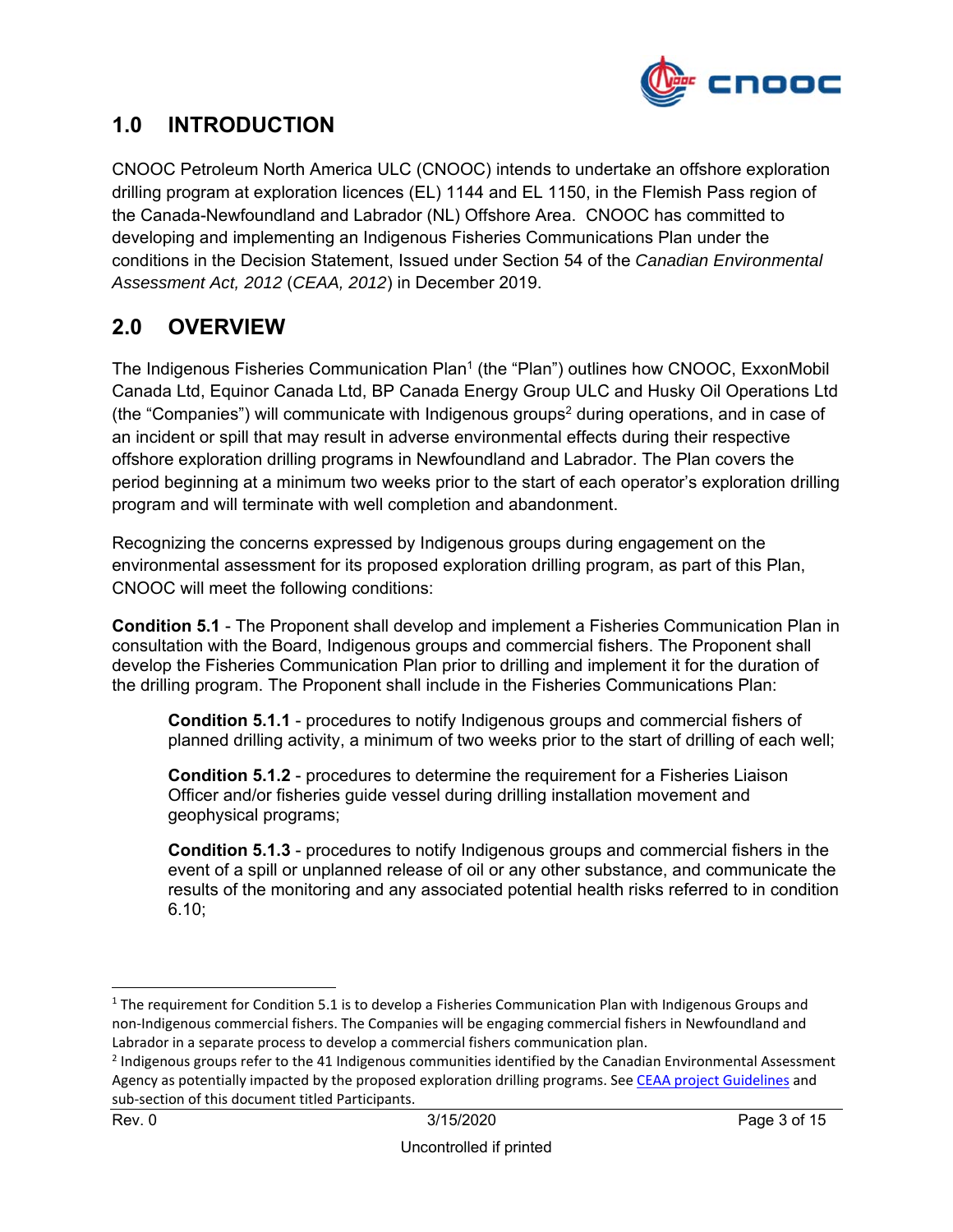

**Condition 5.1.4** - procedures to engage in two-way communication with Indigenous groups and commercial fishers in the event of a spill requiring a tier 2 or tier spill 3 response over the duration of the spill response; and

**Condition 5.1.5** - the type of information that will be communicated to Indigenous groups and commercial fishers, and the timing of distribution of this information, that will include but not be limited to:

**Condition 5.1.5.1** - a description of planned Designated Project activities;

**Condition 5.1.5.2** - location(s) of safety exclusion zones;

**Condition 5.1.5.3** - anticipated vessel traffic schedule;

**Condition 5.1.5.4** - anticipated vessel routes; and

**Condition 5.1.5.5** - locations of suspended or abandoned wellheads.

This joint Indigenous Fisheries Coordination Plan was developed in conjunction with the other local operating Companies referenced above. Engagement with Indigenous Groups was conducted under one process (see Appendix A for engagement record), rather than consult separately on five identical Plans.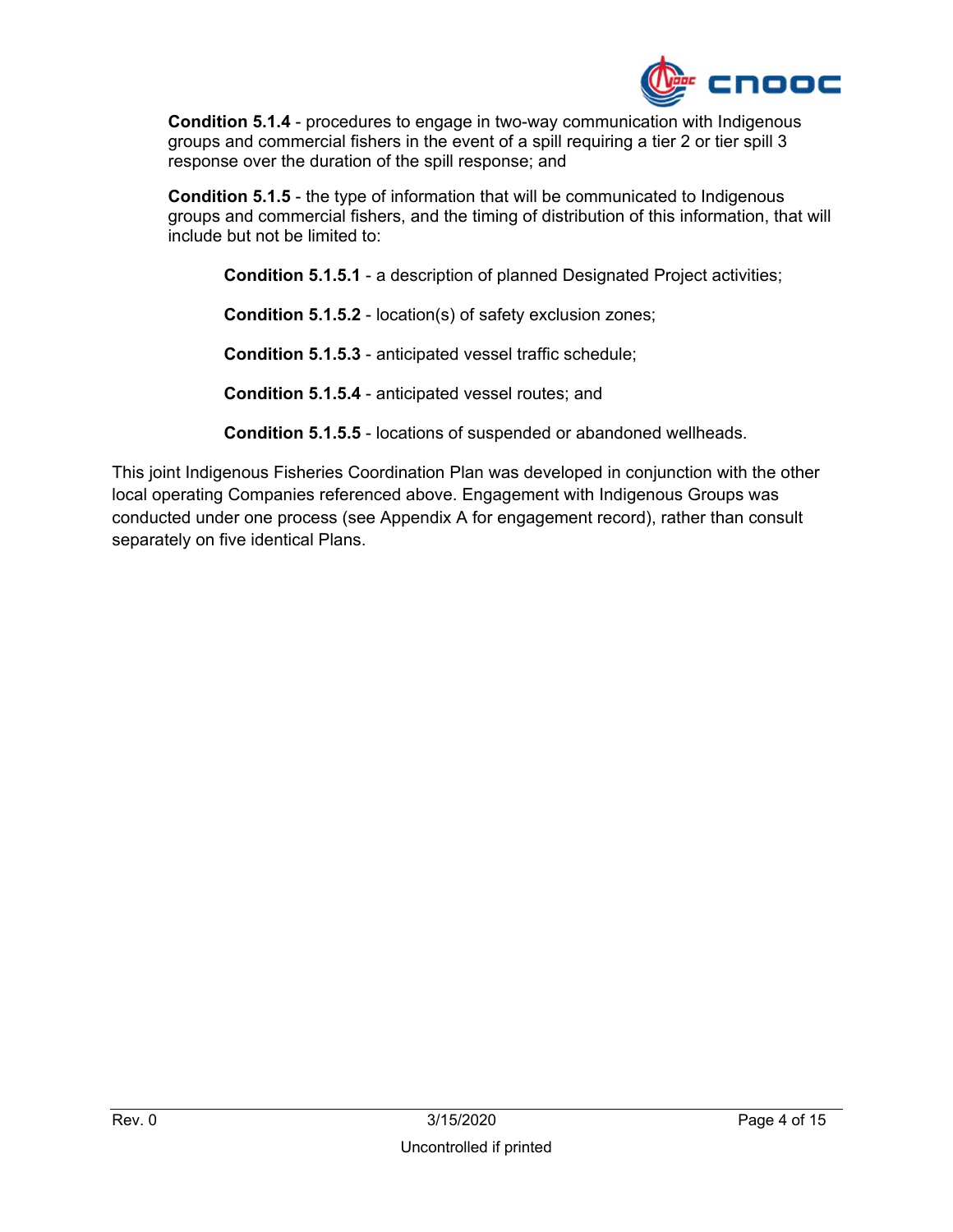

### **3.0 PARTICIPANTS**

CNOOC ExxonMobil Canada Ltd Equinor Canada Ltd BP Canada Energy Group ULC Husky Oil Operations Ltd

Beginning in May 2017, and applicable to the exploration projects currently undergoing an environmental assessment under the *Canadian Environmental Assessment Act, 2012*, the Canadian Environmental Assessment Agency (the "Agency") identified 39 Indigenous groups to which the duty to consult applied, and two Indigenous groups that should be engaged for reasons of good governance (GG).

#### **Newfoundland and Labrador**:

Nunatsiavut Government Innu Nation of Labrador Nunatukavut Community Council Qalipu First Nation (GG) Miawpukek First Nation (GG)

#### **Nova Scotia:**

Millbrook First Nation Sipekne'katik First Nation Assembly of Nova Scotia Mi'kmaq Chiefs: Paqt'nkek First Nation Potlotek First Nation Annapolis Valley First Nation Bear River First Nation Glooscap First Nation Membertou First Nation Wagmatcook First Nation Waycobah First Nation Acadia First Nation Pictou Landing First Nation Eskasoni First Nation

#### **Prince Edward Island:**

L'Nuey (formerly Mi'kmaq Confederacy of PEI) Lennox Island First Nation Abegweit First Nation

#### **New Brunswick:**

Elsipogtog First Nation Mi'gmawe' Tplu'taqn Incorporated (MTI)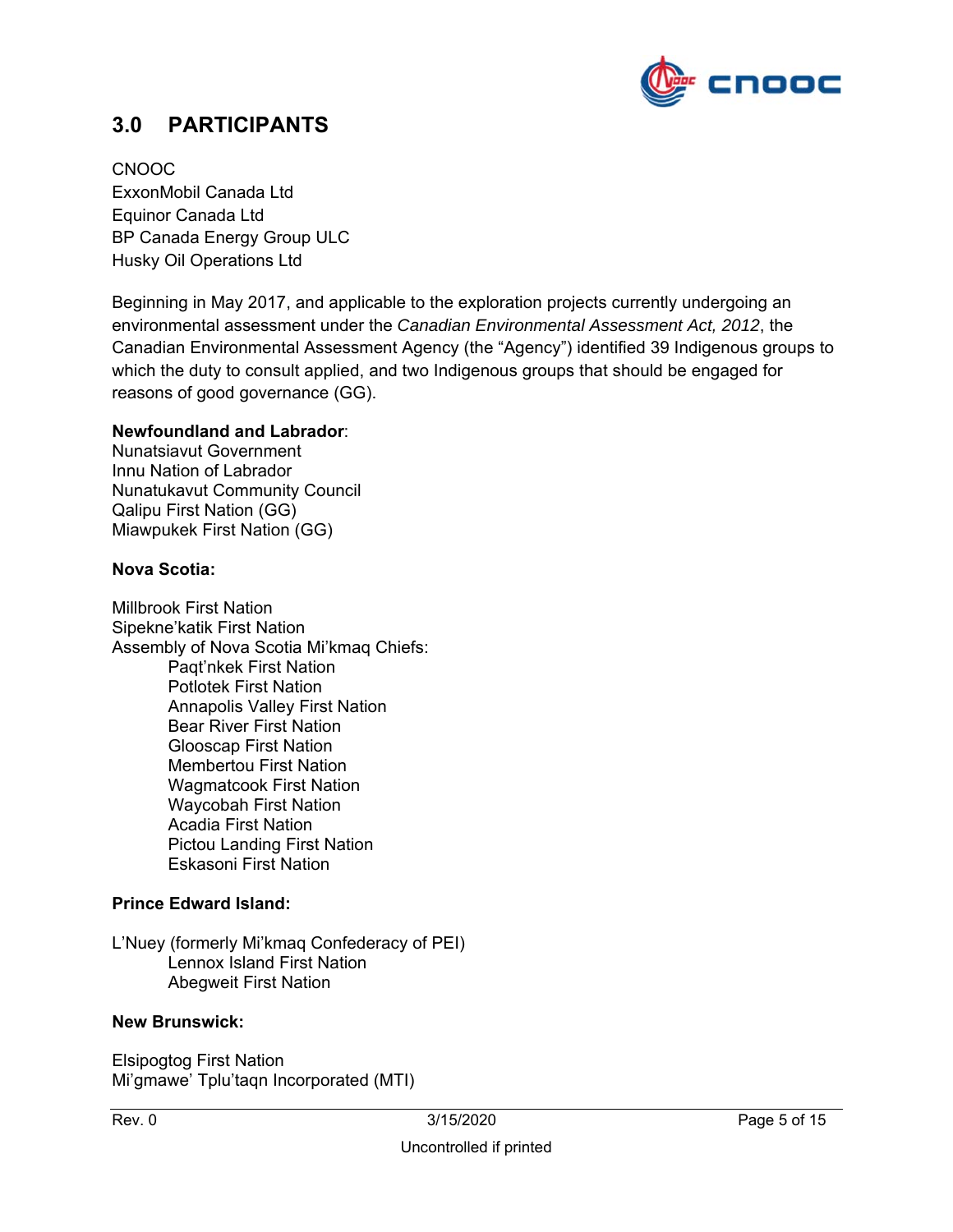

 Amlamgog (Fort Folly) Natoaganeg (Eel Ground) Oinpegitjoig (Pabineau) Esgenoôpetitj (Burnt Church) Tjipõgtõtjg (Bouctouche) L'nui Menikuk (Indian Island) Ugpi'ganjig (Eel River Bar) Metepenagiag (Red Bank) Wolastoqey Nation in New Brunswick (WNNB) Madawaska Kingsclear **Oromocto**  St. Mary's **Tobique** Woodstock Peskotomuhkati Nation at Skutik

#### **Quebec:**

Mig'mawei Mawiomi Secretariat (MMS) Listiguj Gespeg Gesgapegiag Innu First Nation of Ekuanitshit Innu First Nation of Nutashkuan

## **4.0 COMMUNICATION PROTOCOLS**

CNOOC will establish communication protocols with Indigenous fishers during operations and in the unlikely event of an accident or malfunction.

### **4.1 Communications During Operations**

CNOOC will notify all Indigenous groups two weeks prior to the commencement of drilling; and, on a monthly basis throughout the exploration drilling program for each approved well, CNOOC will provide Indigenous contacts with emailed updates on operational activities (see list of operational activities below). CNOOC will begin the communication process according to actual exploration program timelines. The operational updates will be sent to the main contact(s) provided by interested Indigenous groups. The identified Indigenous group contact will be responsible for any further dissemination of the information within their own communities and organizations.

CNOOC will provide monthly e-mailed operational updates to identified contacts that contain the following information and, when the following activities take place:

- 1. Mobilization of the mobile offshore drilling unit (MODU)
- 2. MODU location (coordinates)
- 3. MODU Safety zone description, location and purpose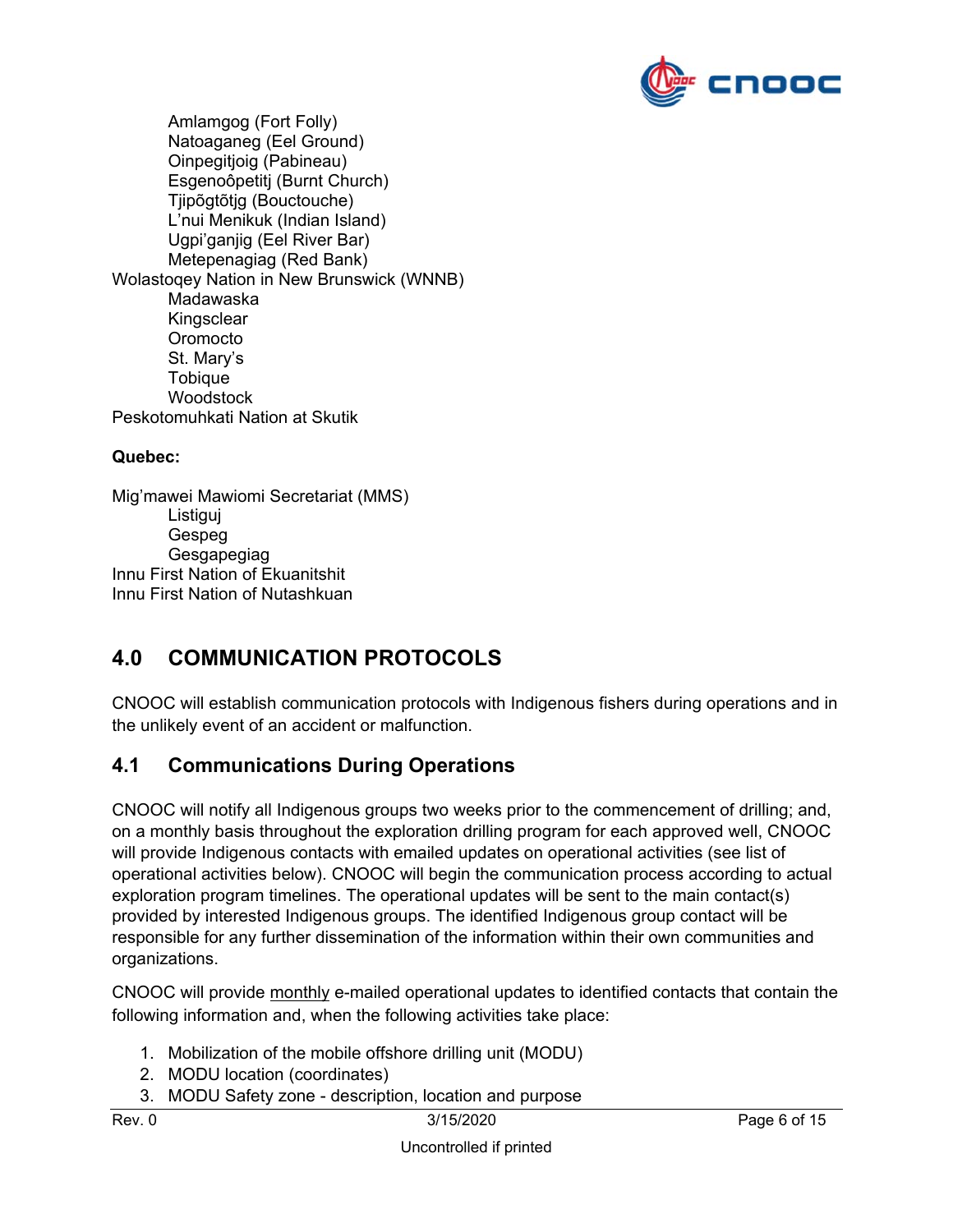

- 4. Support vessels identification, call signs and routes
- 5. Anticipated vessel traffic schedule
- 6. Commencement of exploration drilling (spud)
- 7. Schedule of activities (e.g. BOP installation, Vertical Seismic Profiling)
- 8. Abandonment of well including locations of suspended or abandoned wellheads
- 9. MODU Demobilization / movement
- 10. Links to documents and reports: (e.g. CNLOPB website, Company websites)
- 11. One Company contact to act as liaison with Indigenous groups (during operations, and in the case of an emergency)
- 12. Updates on the results of environmental monitoring programs related to birds, marine mammals, fish and fish habitat, when applicable.

As per Condition 2.9, CNOOC will publish the following reports and executive summaries on the Internet and notify Indigenous groups within 48 hours that they have been published.

- Annual report (Condition 2.8)
- Coral and sponge survey results (Condition 3.6)
- Indigenous and Fisheries Communication Plans (Condition 5.1)
- Well and wellhead Abandonment Plan (Condition 5.2)
- Well control strategies (Condition 6.5)
- $\bullet$  Spill response plan (Condition 6.7)
- Spill Impact Mitigation Assessment (Condition 6.11)
- Implementation schedule (Condition 7.1)
- Monitoring and follow-up results for marine mammals, fish and fish habitat, and migratory birds and any update(s) or revision(s) to the above documents.

CNOOC will provide annual updates on research initiatives related to Atlantic salmon, and share any information related to ESRF Atlantic salmon research initiatives, if they are provided to the operators by the ESRF Board.

As outlined above, CNOOC will provide one main point of contact for Indigenous groups for all operational and emergency response issues related to their exploration program to ensure there are opportunities for timely, two-way communication. The contact will be provided in the monthly operational updates.

### **4.2 Communication in the Event of an Accident or Malfunction**

In the unlikely event of an accident or malfunction that may result in adverse environmental effects, CNOOC will activate emergency response protocols that include the following:

 CNOOC's Oil Spill Response Plan stipulates that CNOOC will provide one main point of contact (Indigenous Community Liaison) as outlined in Figure 1.0 below for Indigenous groups in the event of a spill requiring a tier 2 or tier 3 response to facilitate two-way communication for the duration of the response. The contact will be provided in the monthly operational updates.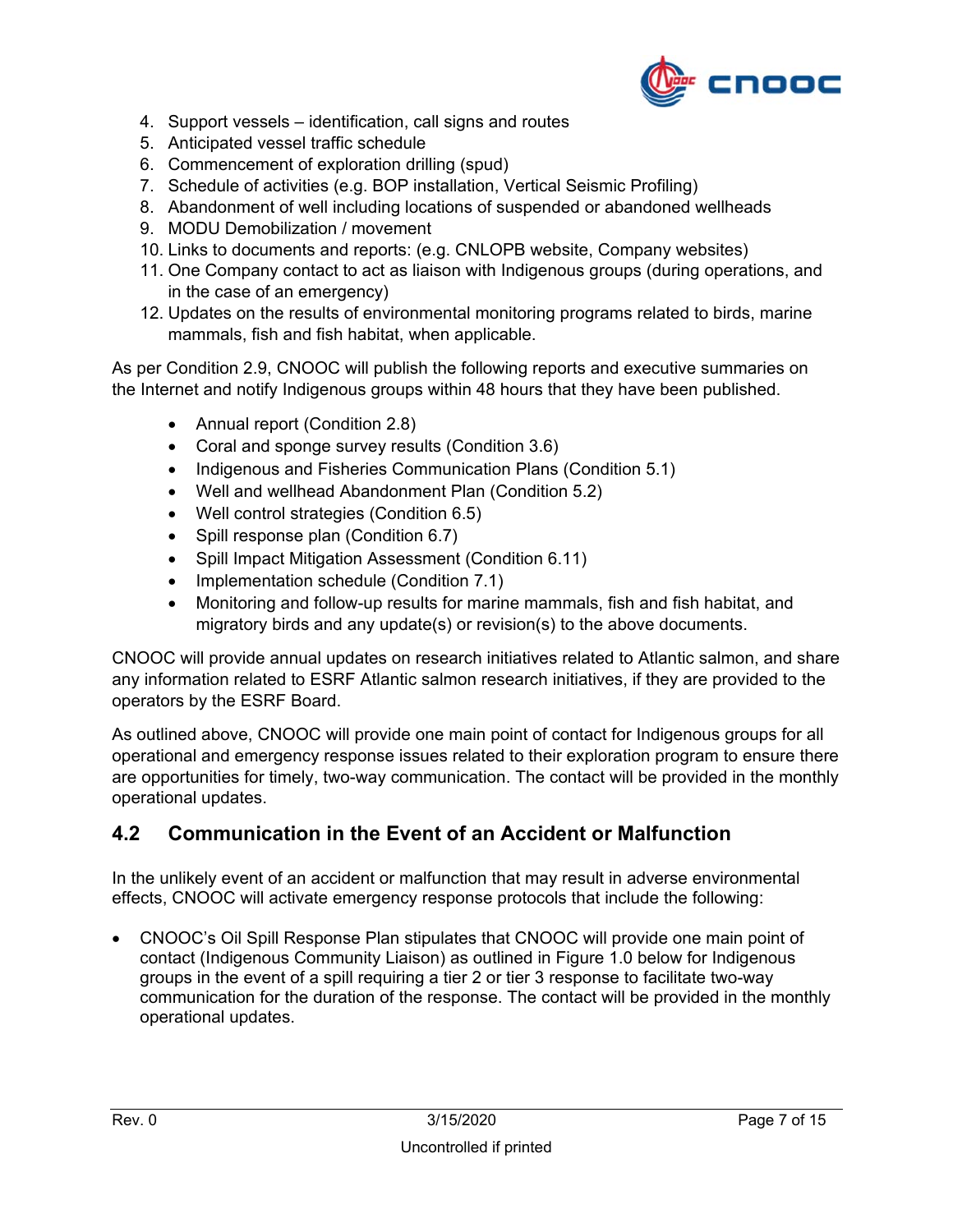

#### **Emergency Communication**



**Figure 1.0** – Emergency Communication

- Within 48 hours of the incident or spill, CNOOC's Indigenous Community Liaison will notify by telephone, the representatives identified by interested Indigenous groups; and
- Following initial notification to Indigenous group representatives, CNOOC will provide, via email, an incident update twice a week during the initial phases of the incident, and then as operations and other activities resume, updates will be sent as new information becomes available to representatives identified by interested Indigenous groups.
- As appropriate, CNNOC will meet with Indigenous groups to share information, answer questions and discuss concerns.

The information to be included in the incident update (when available) will include the following:

- Situational / event overview
- Location of event
- Timing of event
- Actions currently underway
- Any known restrictions or health, safety or environment considerations
- Potential impacts to fisheries
- Results of monitoring programs
- Next scheduled update
- Indigenous Community Liaison and Other Company Contact information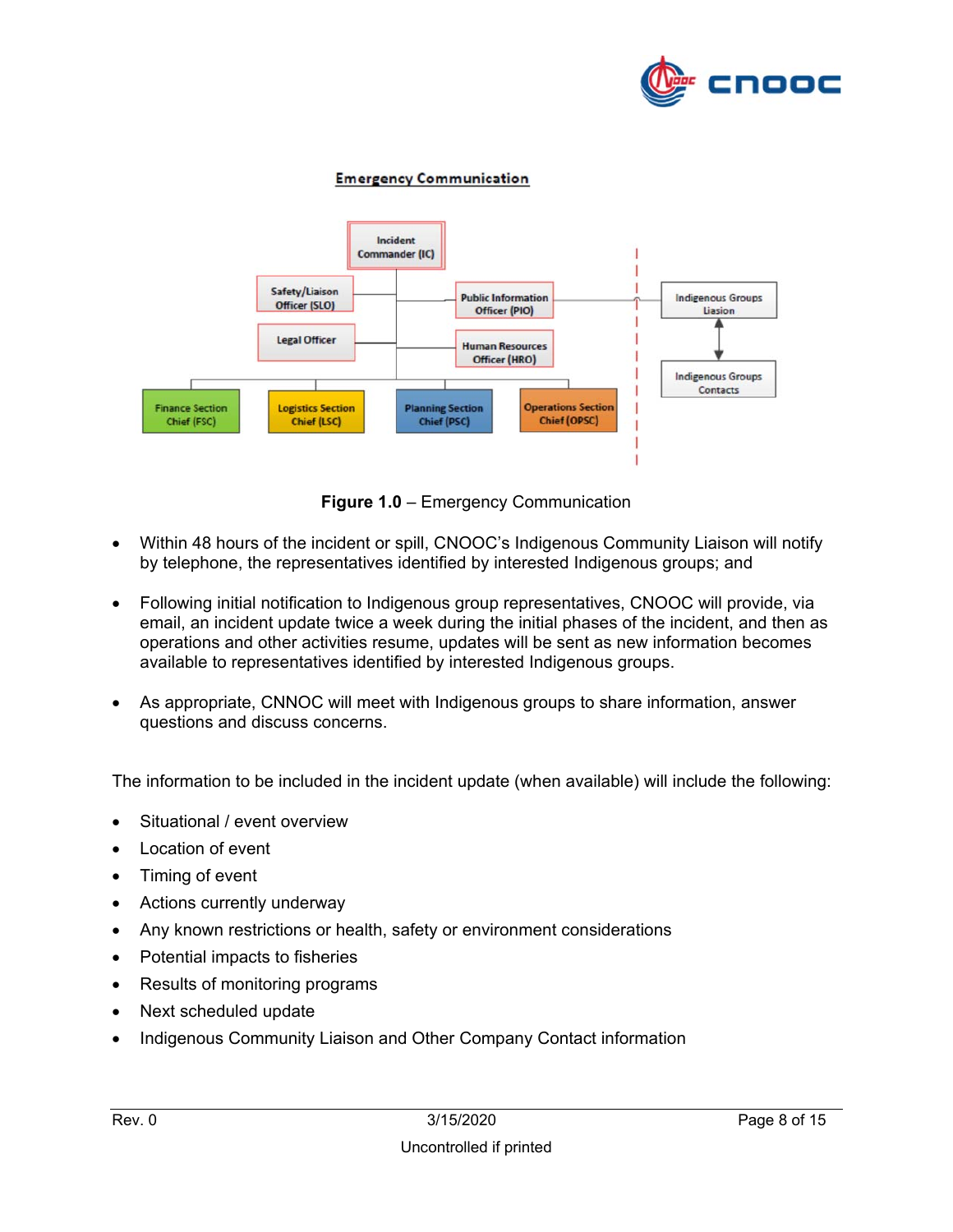

## **5.0 REFERENCES**

CNOOC (2018) *-* CNOOC Petroleum North America ULC's (formerly known as Nexen Energy ULC) Flemish Pass Exploration Drilling Project 2018-2028 Environmental Impact Statement.

Environment and Climate Change Canada (2019) - Decision Statement Issued under Section 54 of the *Canadian Environmental Assessment Act, 2012* for the CNOOC International Flemish Pass Exploration Drilling Project.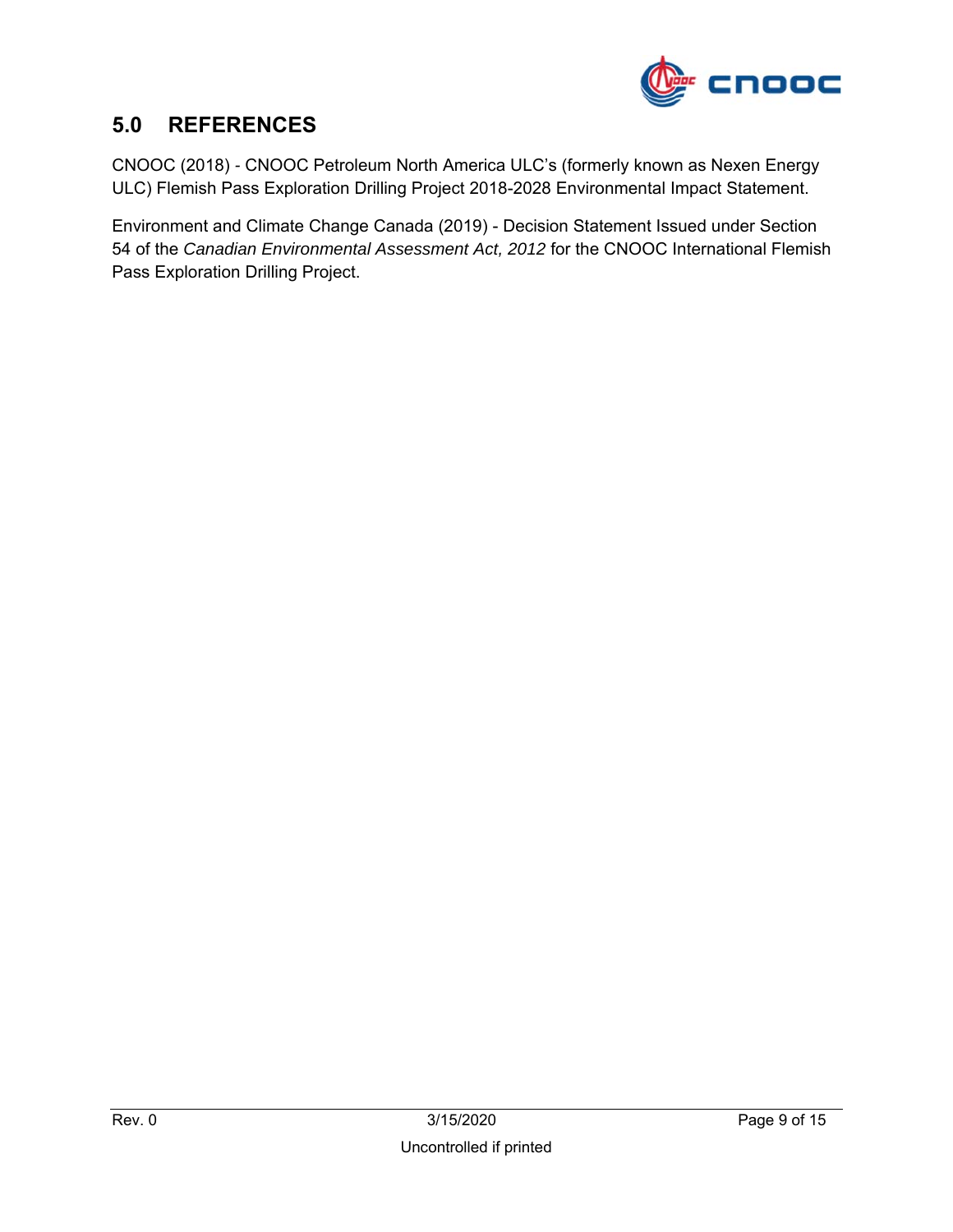

# **APPENDIX A – INDIGENOUS GROUPS ENGAGEMENT RECORD**

### **INDIGENOUS ENGAGEMENT PROCESS:**

A draft Indigenous Fisheries Communication Plan (the "Plan") was jointly developed by CNOOC, ExxonMobil Canada Ltd, Equinor Canada Ltd, BP Canada Energy Group ULC and Husky Oil Operations Ltd (the "Companies") in April 2019 that outlines a protocol for communicating with Indigenous Groups and communities during exploration operations, and in the case of an incident or spill that may result in adverse environmental effects. Indigenous groups provided input to the Plan May 2019, and the final Plan was shared with Indigenous groups in August 2019. Further to this, in February 2020 CNOOC International revised the Plan to include an action to address an additional condition (5.1.4) in CNOOC's authorization by the Agency, and shared the revised Plan with Indigenous groups for comment between February 6 and March 6, 2020.

Table 1 below lists the engagement activities undertaken by the Companies between April 15 and June 15, 2019. Table 2 lists the engagement activities by CNOOC between February 6 and March 6, 2020.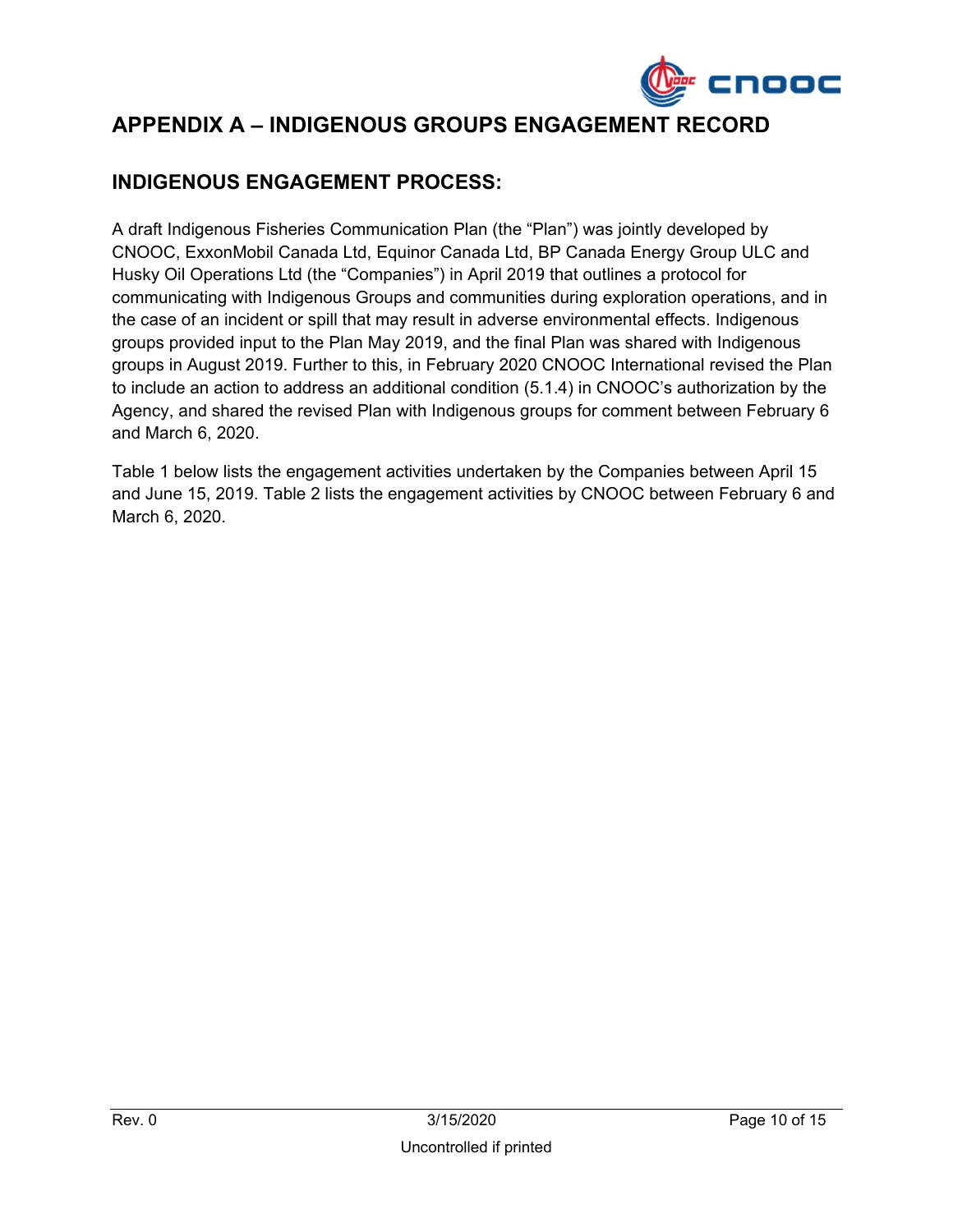

| <b>DATE</b>    | <b>INDIGENOUS GROUP(S)</b>           | <b>ENGAGEMENT ACTIVITY</b>      |
|----------------|--------------------------------------|---------------------------------|
| April 16, 2019 | 39/41 Indigenous Groups <sup>3</sup> | <b>Emailed draft Indigenous</b> |
|                |                                      | <b>Fisheries Communication</b>  |
|                |                                      | Plan for review and comment     |
| April 17, 2019 | C-NLOPB, CEAA                        | <b>Emailed draft Indigenous</b> |
|                |                                      | <b>Fisheries Communication</b>  |
|                |                                      | Plan for review and comment     |
|                |                                      | (Agency for information only)   |
| April 23, 2019 | Nutashkuan Innu First Nation         | <b>Emailed French language</b>  |
|                | <b>Ekuanitshit Innu First Nation</b> | draft Indigenous Fisheries      |
|                |                                      | <b>Communication Plan for</b>   |
|                |                                      | review and comment              |
| April 23, 2019 | Nutashkuan Innu First Nation         | Responded with input            |
| May 14, 2019   | <b>Qalipu First Nation</b>           | Responded with input            |
| May 14, 2019   | <b>Nunatsiavut Government</b>        | Responded with input            |
| May 15, 2019   | <b>KMKNO</b> (representing 11        | Responded with input            |
|                | Mi'kmaq First Nations in NS)         | (telephone)                     |
| May 16, 2019   | MMS, Ekuanitshit, L'Nuey,            | Reminder email asking for       |
|                | Passamaquoddy, Elsipogtog,           | input on draft Plan             |
|                | MTI, Sipekne'katik, Millbrook,       |                                 |
|                | Innu Nation, NCC                     |                                 |
| May 22, 2019   | C-NLOPB                              | Preliminary views provided at   |
|                |                                      | a face-to-face meeting          |
| May 28, 2019   | L'Nuey                               | Responded with input            |
| June 4, 2019   | C-NLOPB                              | Responded with input            |
| June 7, 2019   | ALL 41 Indigenous Groups             | <b>Emailed Indigenous</b>       |
|                | <b>C-NLOPB</b>                       | <b>Feedback Report and</b>      |
|                | <b>CEAA</b>                          | reminder for those groups       |
|                |                                      | that had not already provided   |
|                |                                      | input.                          |
| June 28, 2019  | ALL 41 Indigenous Groups             | <b>Emailed final Indigenous</b> |
|                | <b>C-NLOPB</b>                       | <b>Fisheries Communication</b>  |
|                | <b>CEAA</b>                          | Plan.                           |

#### **Table 1 – Engagement Activities: April 15 – June 15, 2019**

| <b>DATE</b>      | <b>INDIGENOUS GROUP(S)</b>                    | <b>ENGAGEMENT ACTIVITY</b>                                                                       |
|------------------|-----------------------------------------------|--------------------------------------------------------------------------------------------------|
| February 6, 2020 | All 41 Indigenous groups.                     | <b>Emailed draft Indigenous</b><br><b>Fisheries Communication</b><br>Plan for review and comment |
| March 2, 2020    | <b>Nunatukavut Community</b><br>Council (NCC) | Responded with input                                                                             |
| March 3, 2020    | <b>Qalipu First Nation</b>                    | Responded with input                                                                             |

#### **Table 2 – Engagement Activities: February 6 – March 6, 2020**

 $3$  See Participant List on pgs 4-5 for a full list of Indigenous groups contacted by the Companies.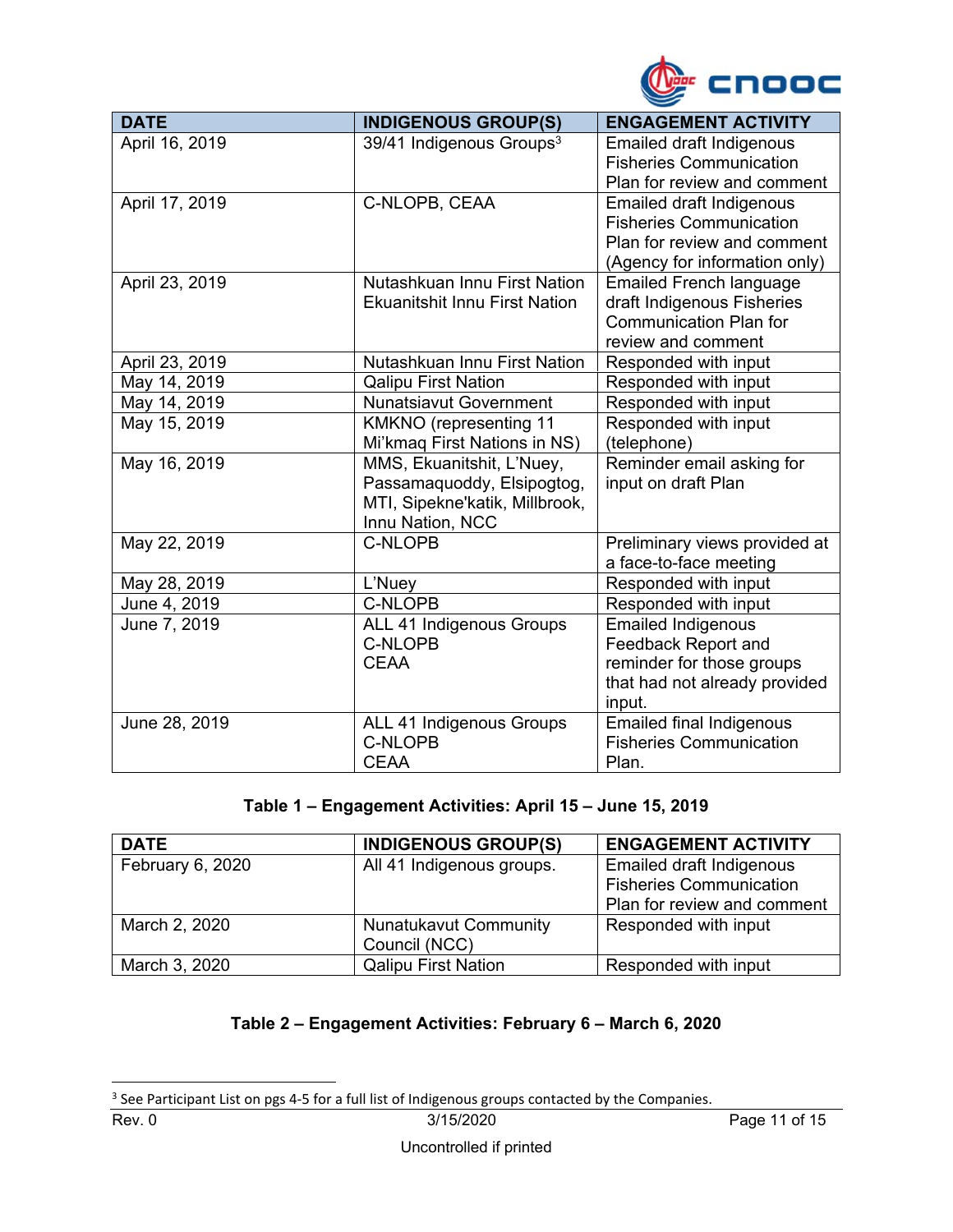

FEEDBACK RECEIVED AND ACTIONS TAKEN:

During the first round of engagement by the Companies in April/May 2019, feedback was received from 22/41 Indigenous groups.

Tables 2 and 3 below capture (unattributed) input/feedback from Indigenous groups and the C-NLOPB received by June 15, 2019, and the actions taken by the Companies to incorporate feedback in the final Indigenous Fisheries Communication Plan. Additional input provided during engagement by CNOOC between February 6 and March 6, 2020 is highlighted in **bold**.

| <b>COMMENTS/INPUT BY INDIGENOUS</b><br><b>GROUPS</b>                                                                                                                                                                                                                                                                                                                                                                                                                                                                                                                                                                                                                                                                                                                                                                                                                                 | <b>RESPONSE BY COMPANIES</b>                                                                                                                                                                                                                                                                                                                                                                                                                                                                                                                                      |
|--------------------------------------------------------------------------------------------------------------------------------------------------------------------------------------------------------------------------------------------------------------------------------------------------------------------------------------------------------------------------------------------------------------------------------------------------------------------------------------------------------------------------------------------------------------------------------------------------------------------------------------------------------------------------------------------------------------------------------------------------------------------------------------------------------------------------------------------------------------------------------------|-------------------------------------------------------------------------------------------------------------------------------------------------------------------------------------------------------------------------------------------------------------------------------------------------------------------------------------------------------------------------------------------------------------------------------------------------------------------------------------------------------------------------------------------------------------------|
| Recommend regular frequency for operational<br>updates. Suggested: 1) every three weeks; and,<br>2) monthly                                                                                                                                                                                                                                                                                                                                                                                                                                                                                                                                                                                                                                                                                                                                                                          | Incorporated - monthly.                                                                                                                                                                                                                                                                                                                                                                                                                                                                                                                                           |
| Include updates on the ongoing results of<br>environmental monitoring in monthly updates.                                                                                                                                                                                                                                                                                                                                                                                                                                                                                                                                                                                                                                                                                                                                                                                            | When available, the Companies will include the<br>following information in monthly operational<br>updates:<br>Updates on the results of environmental<br>$\bullet$<br>monitoring programs related to birds, marine<br>mammals, fish and fish habitat.                                                                                                                                                                                                                                                                                                             |
| There are too many emails from different<br>companies coming at once - please coordinate all<br>exploration operational communication reports<br>into one.                                                                                                                                                                                                                                                                                                                                                                                                                                                                                                                                                                                                                                                                                                                           | To the extent possible (not all Companies will be<br>in operations at the same time) the Companies<br>will coordinate updates through their shared<br>Indigenous Relations Advisor.                                                                                                                                                                                                                                                                                                                                                                               |
| Provisions for communication as per Conditions<br>2.9 and 3.13 should be included in the operations<br>section of the communications plan.<br>List obligations under 2.9 to share the<br>$\circ$<br>following (within 48 hours of publication):<br>- Report outlined in Condition 2.8<br>- coral and sponge survey results (3.6)<br>- Indigenous Fisheries Communications Plan<br>(5.1)<br>- well and wellhead abandonment plan (5.2)<br>- well control strategies (6.5)<br>- spill response plan (6.7)<br>3.13 - Although not strictly required by the<br>$\circ$<br>condition, encourage proponents to<br>communicate more often than once per year<br>on any projects related to Atlantic salmon<br>(incl. ESRF). It was IG concerns that brought<br>this issue to the forefront, and their rights that<br>stand to be diminished from any adverse<br>impacts to Atlantic salmon. | Obligations under Condition 2.9 included in the<br>Plan. See page 6.<br>Companies will provide any updates on research<br>related to Atlantic salmon undertaken directly by<br>the companies themselves, when available.<br>It is anticipated that the ESRF will communicate<br>directly with Indigenous groups regarding any<br>research pertaining to Atlantic salmon under their<br>program. If the ESRF provides the Companies<br>with updates/information on Atlantic salmon<br>research - the Companies will forward those<br>updates to Indigenous groups. |
| Ensure that communication as per this plan does<br>not replace any required ongoing engagement<br>with Indigenous groups or the Crown's duty to<br>consult, where applicable.                                                                                                                                                                                                                                                                                                                                                                                                                                                                                                                                                                                                                                                                                                        | The Companies assume that the Crown will fulfill<br>its duty to consult, where applicable.                                                                                                                                                                                                                                                                                                                                                                                                                                                                        |
| 3/15/2020<br>Rev. 0                                                                                                                                                                                                                                                                                                                                                                                                                                                                                                                                                                                                                                                                                                                                                                                                                                                                  | Page 12 of 15                                                                                                                                                                                                                                                                                                                                                                                                                                                                                                                                                     |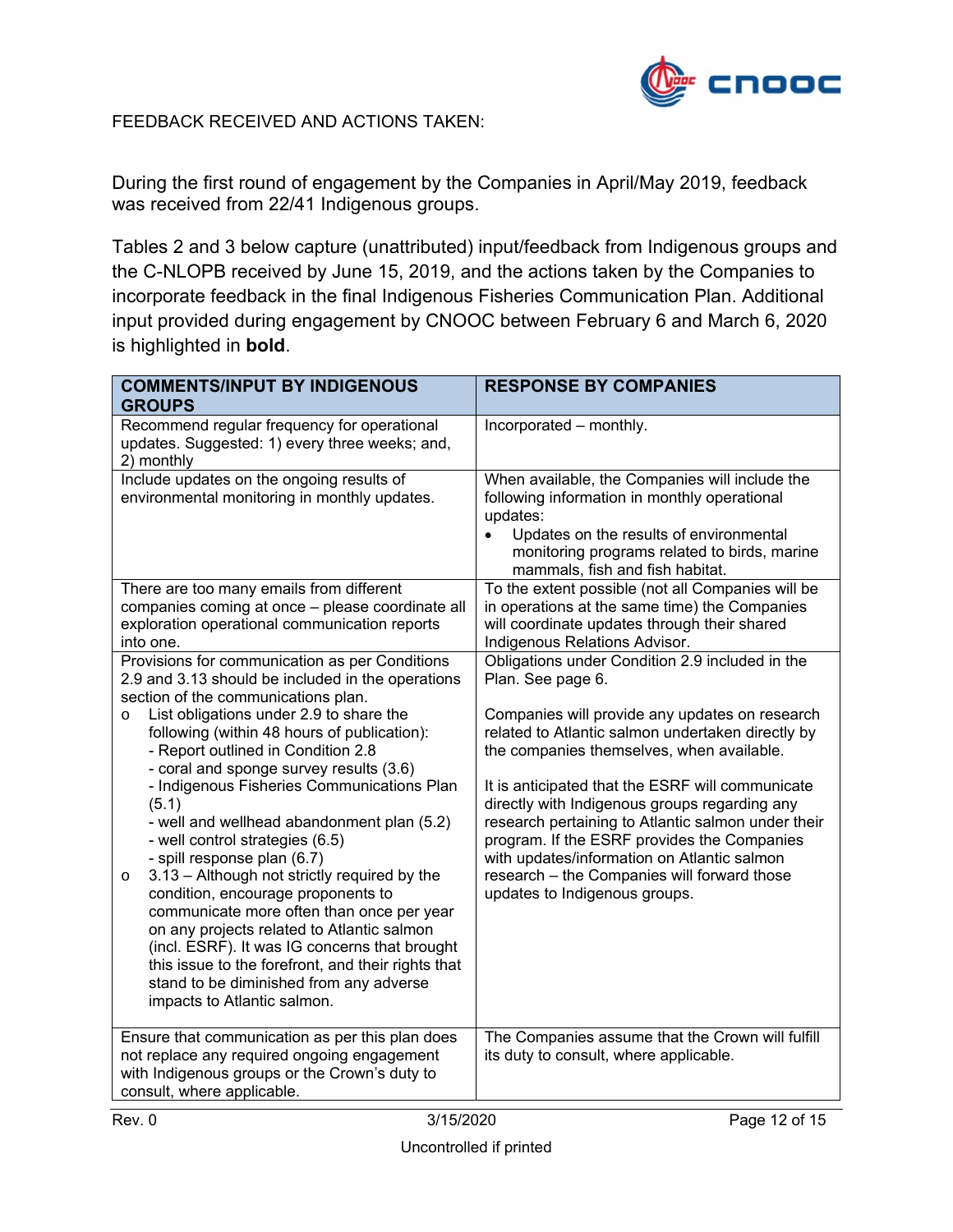

| <b>COMMENTS/INPUT BY INDIGENOUS</b><br><b>GROUPS</b>                                          | <b>RESPONSE BY COMPANIES</b>                                                                                                                                                                                                                                                                                                                                                                                                                                                                                                                          |
|-----------------------------------------------------------------------------------------------|-------------------------------------------------------------------------------------------------------------------------------------------------------------------------------------------------------------------------------------------------------------------------------------------------------------------------------------------------------------------------------------------------------------------------------------------------------------------------------------------------------------------------------------------------------|
| Most Indigenous fishers in NL/Labrador are not<br>part of the FFAW and One Ocean – proponents | The Companies will continue to engage with<br>Indigenous groups, as required. The purpose of<br>the Indigenous Fisheries Communication Plan is<br>to provide ongoing operational information to<br>Indigenous groups regarding their offshore<br>exploration drilling programs in Eastern<br>Newfoundland, and to establish a communication<br>protocol in the event of an incident or spill that<br>may result in adverse environmental effects.<br>The Companies will be engaging with commercial<br>fishers in a separate process on the Fisheries |
| need to ensure Indigenous fishers are engaged as<br>well on the Fisheries Communication Plan. | Communication Plan and will ensure engagement<br>includes Indigenous fishers in NL/Labrador that<br>are not part of the FFAW and One Ocean.                                                                                                                                                                                                                                                                                                                                                                                                           |
| Identify a point of contact for raising concerns to<br>the Companies.                         | A main point of contact for the Companies will be<br>provided in each operational update.                                                                                                                                                                                                                                                                                                                                                                                                                                                             |
| Identify the "safety zone" and its purpose in the<br>operational updates.                     | The description, location and purpose of the<br>"safety zone" will be provided in each operational<br>update to Indigenous groups.                                                                                                                                                                                                                                                                                                                                                                                                                    |
| Condition 5.1.4 indicates that the Plan should<br>contain vessel route/schedule information.  | Incorporated.                                                                                                                                                                                                                                                                                                                                                                                                                                                                                                                                         |

### **Table 2 – Operational Communication Feedback**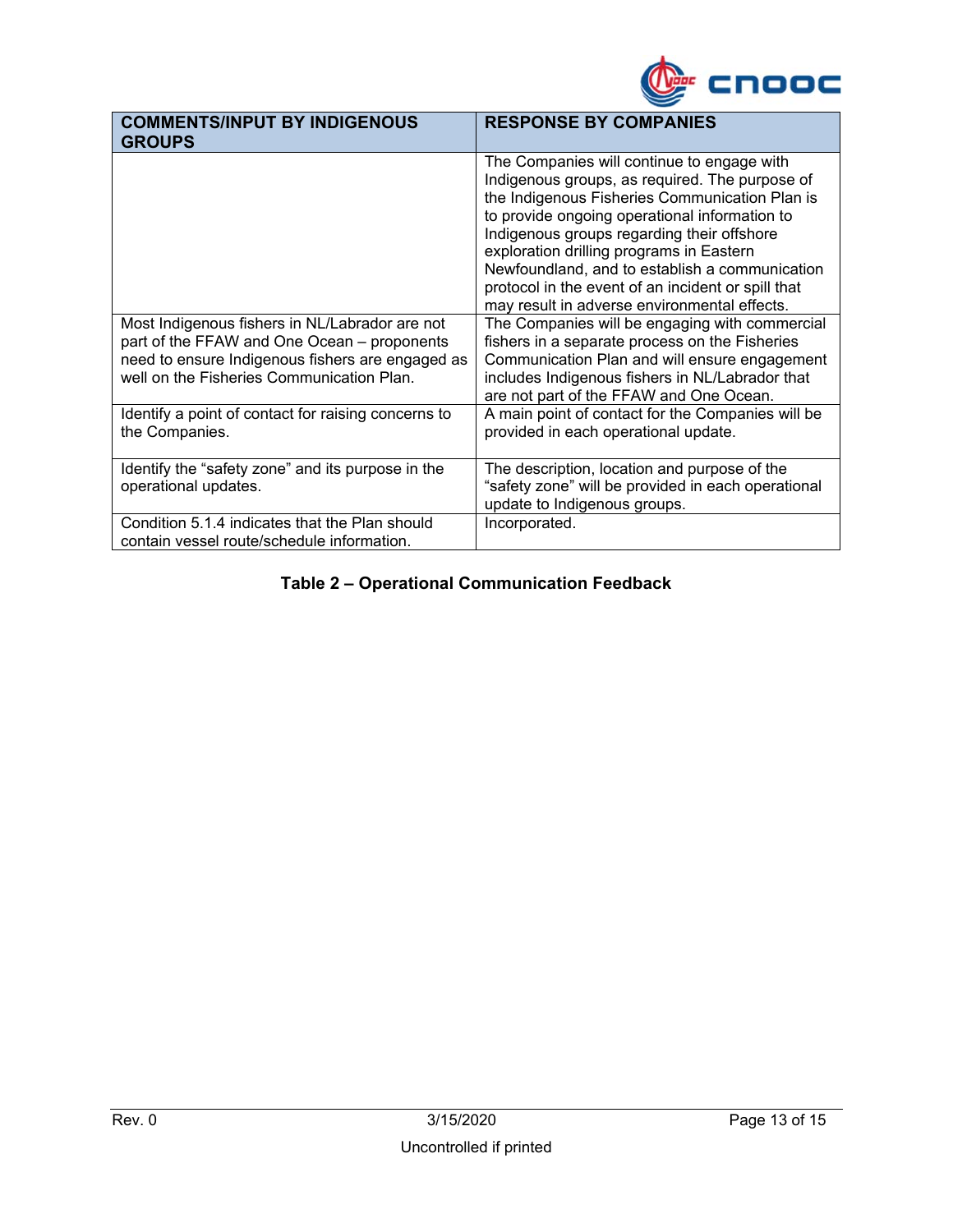

| <b>COMMENTS/INPUT BY INDIGENOUS</b><br><b>GROUPS</b>                                                                                                                                        | <b>RESPONSE BY COMPANIES</b>                                                                                                                                                                                                                                                                                                                                                                                                                                                                                                                                                                                                                                                                                                                                                                                                                                                                                                                                                                                                                                                  |
|---------------------------------------------------------------------------------------------------------------------------------------------------------------------------------------------|-------------------------------------------------------------------------------------------------------------------------------------------------------------------------------------------------------------------------------------------------------------------------------------------------------------------------------------------------------------------------------------------------------------------------------------------------------------------------------------------------------------------------------------------------------------------------------------------------------------------------------------------------------------------------------------------------------------------------------------------------------------------------------------------------------------------------------------------------------------------------------------------------------------------------------------------------------------------------------------------------------------------------------------------------------------------------------|
| Maximum time between an incident and the first<br>telephone contact with Indigenous groups should<br>be no more than two days.                                                              | Incorporated.                                                                                                                                                                                                                                                                                                                                                                                                                                                                                                                                                                                                                                                                                                                                                                                                                                                                                                                                                                                                                                                                 |
| There should be a separate protocol for Tier 1<br>spills, not just Tier 2 and 3.                                                                                                            | According to the CNLOPB's "Policy Respecting<br>Public Disclosure of Incidents and Related<br>Information", and the "Incident Disclosure<br>Guidelines" found<br>here: https://www.cnlopb.ca/wp-<br>content/uploads/prpdi.pdf, operators are required<br>to report all incidents to the<br>CNLOPB. Hydrocarbon spills that are equal to<br>or less than one litre, unauthorized gaseous<br>releases and unauthorized discharges are<br>reported in aggregate on a quarterly basis on the<br>C-NLOPB website found here:<br>https://www.cnlopb.ca/incidents/.<br>Each hydrocarbon spill over one litre is reported<br>on the website above within 24 hours or the next<br>business day, after receipt of the written<br>notification. The link to this website will be<br>included in each operational update.<br>Those incidents or spills that may result in<br>adverse environmental effects, and as a result<br>trigger the Company's Emergency Response<br>Plan, will be communicated to Indigenous Groups<br>as per the Emergency Communication section of<br>this Plan. |
| Each company should provide contact details, as<br>well as a timeline for responding to concerns. This<br>should include a contact for emergency<br>communication, and a fisheries contact. | A main point of contact for each of the Companies<br>will be provided to all Indigenous groups. The<br>Contact will be provided in each operational<br>update.                                                                                                                                                                                                                                                                                                                                                                                                                                                                                                                                                                                                                                                                                                                                                                                                                                                                                                                |
|                                                                                                                                                                                             | Each company has an Emergency Response Plan<br>that describes their approach to oil spill response.<br>The Companies use the Incident Command<br>System (ICS) which identifies a specific Liaison to<br>Indigenous Communities that will act as the main<br>point of contact.                                                                                                                                                                                                                                                                                                                                                                                                                                                                                                                                                                                                                                                                                                                                                                                                 |
| What organization will be overseeing and holding<br>the proponent accountable for emergency<br>communication?                                                                               | This Plan is a condition of authorization under<br>CEAA, 2012. Conditions of authorization are<br>monitored for compliance by the Agency and by<br>the CNLOPB.                                                                                                                                                                                                                                                                                                                                                                                                                                                                                                                                                                                                                                                                                                                                                                                                                                                                                                                |
| Recommend frequency of updates on emergency<br>incident: minimum of twice weekly.                                                                                                           | Incorporated.                                                                                                                                                                                                                                                                                                                                                                                                                                                                                                                                                                                                                                                                                                                                                                                                                                                                                                                                                                                                                                                                 |
| Oil and gas companies with production<br>facilities should develop an emergency<br>communication protocol with Indigenous<br>groups.                                                        | CNOOC does not operate any production<br>facilities in the offshore of Newfoundland and<br>Labrador at this time. CNOOC has shared the                                                                                                                                                                                                                                                                                                                                                                                                                                                                                                                                                                                                                                                                                                                                                                                                                                                                                                                                        |
| 3/15/2020<br>Rev. 0                                                                                                                                                                         | Page 14 of 15                                                                                                                                                                                                                                                                                                                                                                                                                                                                                                                                                                                                                                                                                                                                                                                                                                                                                                                                                                                                                                                                 |